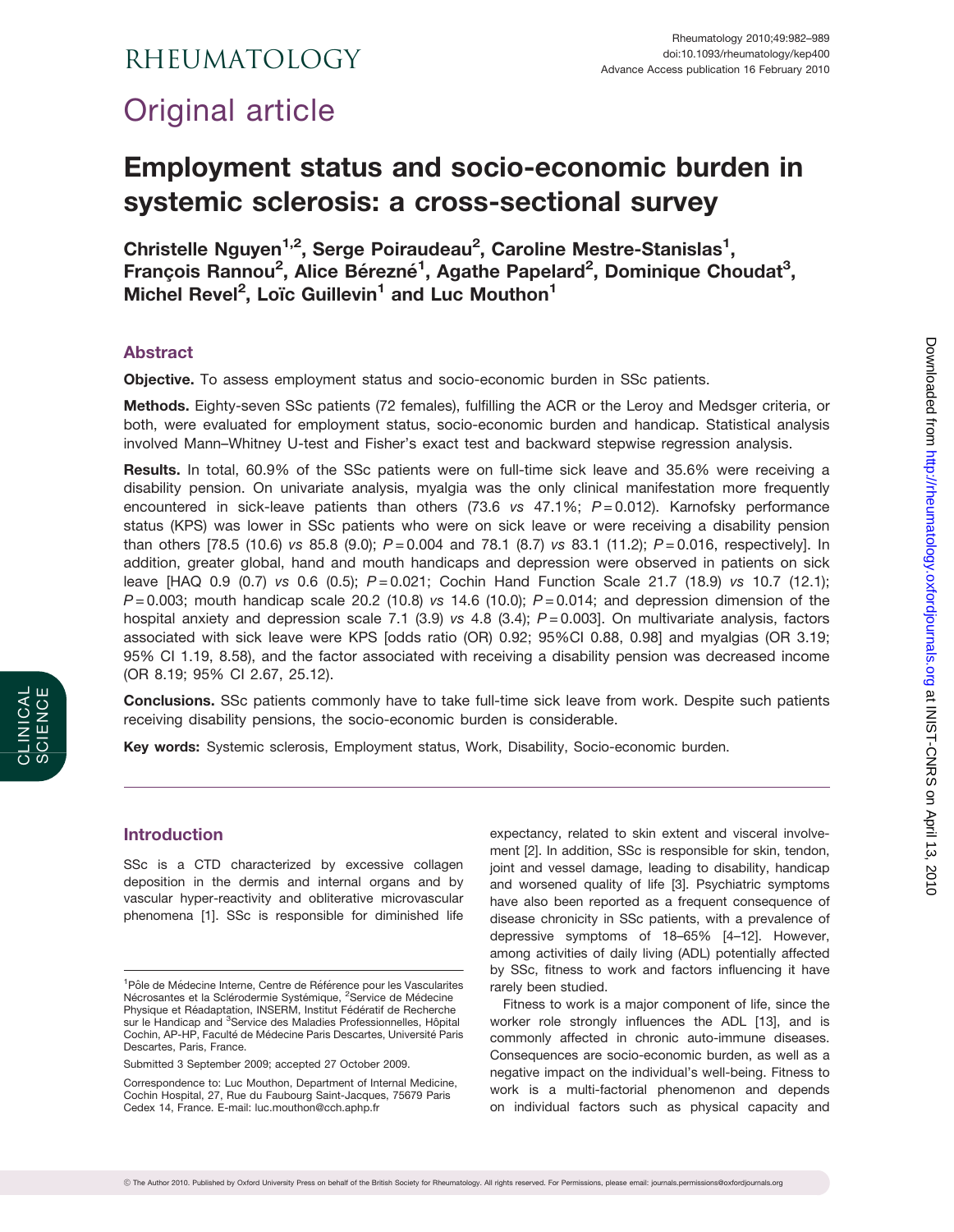psychological characteristics, as well as the requirements of work [14]. Sandqvist et al. [15] evaluated 44 women of working age with lcSSc in Sweden; 21 (48%) were not on sick leave, 15 (34%) were on partial sick leave and 8 (18%) were temporarily on full-time sick leave or were receiving full disability pension. Greater fitness to work was significantly associated with better capacity to perform ADL, greater satisfaction with occupation, better well-being and better health. In addition, another group recently reported a high frequency of work disability in SSc patients (56%); work disability was strongly associated with HAQ Disability Index (HAQ-DI) scores [16].

Our aim was to assess the consequences of SSc on employment status and socio-economic burden, as well as influencing factors, through a cross-sectional survey in a French cohort of SSc patients.

#### Patients and methods

#### Study design

We performed a cross-sectional survey of 38 consecutive patients who were hospitalized for at least 1 day in our Internal Medicine Department and 70 patients recruited during the annual meeting of the Association des Sclérodermiques de France (ASF), the French SSc patients association, in April 2007.

#### **Patients**

To be eligible for the study, patients had to fulfill the ACR [17] or the Leroy and Medsger [18] criteria, or both, for SSc. Patients from the ASF were assessed within 48 h during Spring 2007 (temperature 20°C). Parameters recorded were age; sex; age at disease onset; disease duration; disease form [limited SSc (lSSc), lcSSc or dcSSc]; Karnofsky Performance Status (KPS) score; mouth opening (inter-incisor distance measured in millimetres); skin involvement; telangiectasias; RP; pitting scars; digital ulcers; calcinosis; gastrointestinal tract, joint and/or muscle involvement; dyspnoea [assessed by the New York Heart Association (NYHA) 4-point scale]; interstitial lung disease; pulmonary arterial hypertension (PAH); and renal crisis. History of oesophagus, gastrointestinal, joint, muscle and/or heart involvement; interstitial lung disease; PAH; and renal crisis was obtained from clinical charts of hospitalized patients and self-reports for ASF members.

#### Employment status

Patients' employment status was self-reported. Parameters recorded included presence and duration of official disabled status as defined by receiving a disability pension; current full-time sick leave status (yes/no); physical job (yes/no); work-time duration (full-time or part-time); number of work-time duration changes since the SSc diagnosis; number of occupational changes since the beginning of the disease and participation in voluntary work or associations.

#### Health status

Health status was assessed by the KPS score, the scale ranging from 0 (dead) to 100 (normal no complaints; no evidence of disease) [19].

#### Health-related quality of life

Health-related quality of life was assessed by the French version of the Medical Outcomes Study 36-Item Short Form Health Survey (SF-36) [20], which is a self-administered questionnaire covering eight areas: physical function, physical role, bodily pain, general health, vitality, social function, emotional role and mental health. For each area, scores range from 0 (poorer health status) to 100 (better health status). Scores can also be summarized in two global scores: the physical component score (PCS) and the mental component score (MCS).

#### **Disability**

Global disability. Global disability was assessed by the HAQ [21], the scale ranging from 0 (no disability) to 3 (maximal disability). The HAQ includes 20 items divided into eight domains.

Patients' perceived disability. Patients' perceived disability was assessed by the McMaster Toronto Arthritis Patient Preference Disability Questionnaire (MACTAR) [22]. Patients were asked to select three situations among ADL that caused them maximal trouble [19]. Each item is scored on an 11-point semi-quantitative scale (range 0–10). The global score ranges from 0 (no disability) to 30 (maximal disability). This scale has been validated in SSc [19].

Hand disability. Hand disability was assessed by the Cochin Hand Function Scale (CHFS) [23], a questionnaire administered by the physician that contains 18 items related to ADL. Each question is scored on a scale of 0 (performed without difficulty) to 5 (impossible to do). The total score is obtained by adding the scores of all items (range 0–90). This questionnaire has been validated in SSc [24].

Mouth disability. Mouth disability was assessed by the Mouth Handicap In SSc (MHISS) scale, a questionnaire administered by the physician that contains 12 items concerning difficulties in performing ADL. Each question is scored on a scale of 0 (never) to 4 (always) [25]. The total score is obtained by adding the scores of all items (range 0–48).

#### Anxiety and depression

Anxiety and depression were assessed by the Hospital Anxiety and Depression scale (HAD). This scale has seven questions for the anxiety dimension (HADa) and seven for the depression dimension (HADd) [26]. Each point is scored on a scale of 0–3, the total score ranging from 0 (no depression, no anxiety) to 21 (maximal depression, maximal anxiety).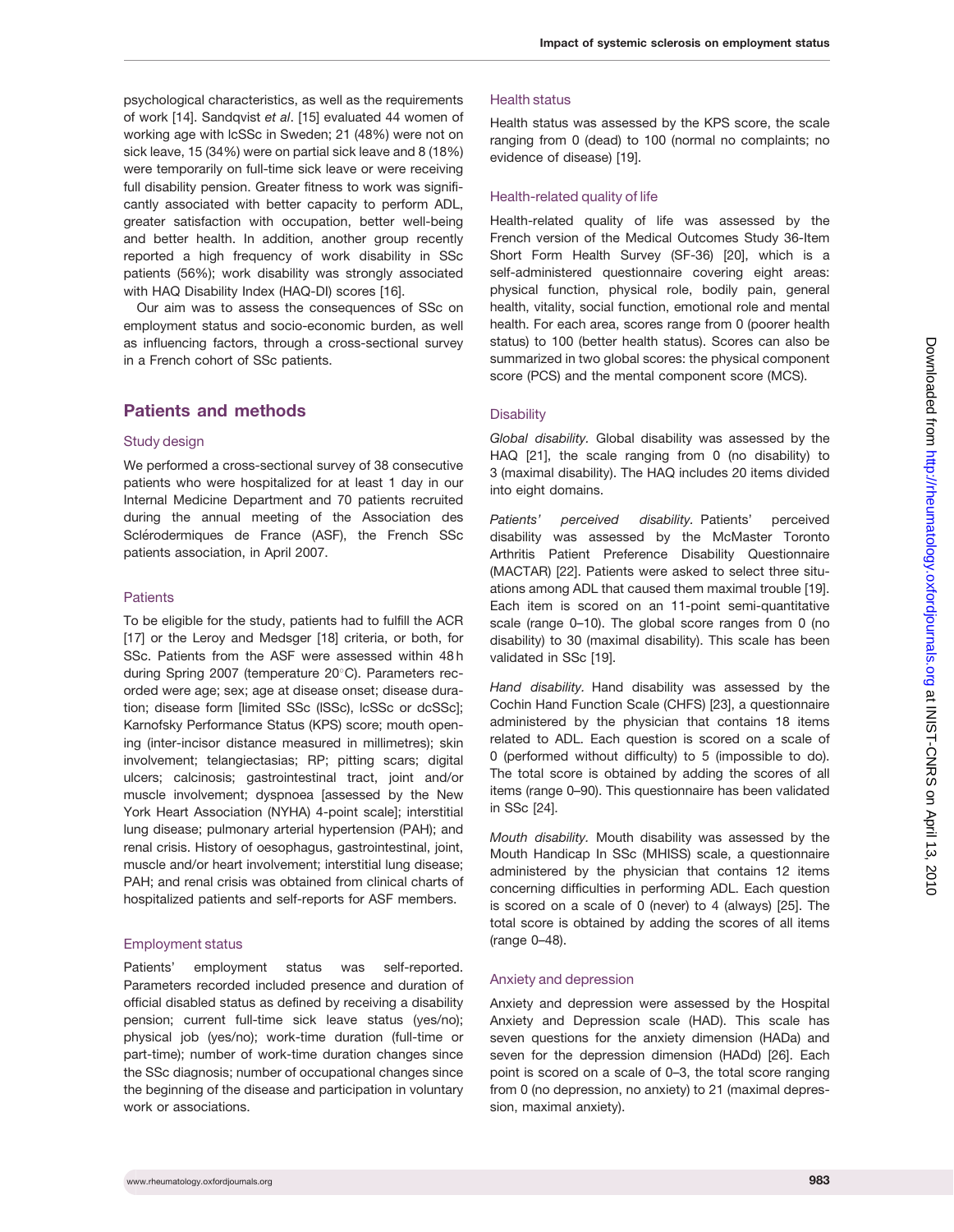#### Aesthetic burden

Aesthetic burden was assessed on an 11-point semi-quantitative scale, the total score ranging from 0 (no aesthetic burden) to 10 (maximal aesthetic burden).

#### Statistical analysis

Data analysis involved use of Systat 9 software (SPSS, Chicago, IL, USA). Quantitative variables were described with mean (s.p.) and qualitative variables with frequencies and percentages. For univariate analysis, non-parametric tests were used because a normal distribution could not be demonstrated for all parameters studied. Comparisons between groups involved the Mann–Whitney U-test for quantitative data and Fisher's exact test for qualitative variables. For all statistical analysis,  $P < 0.05$  was considered statistically significant. All CIs were calculated at the 95% level. Multivariate analysis was used to determine the variables associated with patients' sick leave or having a disability pension. A backwards stepwise regression analysis with values of 0.10 to enter and 0.10 to stay in the model was used. Variables with  $P < 0.05$  on univariate analysis were entered in multivariate analysis.

#### Ethical considerations

This survey was conducted in compliance with the protocol Good Clinical Practices and Declaration of Helsinki principles. In accordance with French law, a formal approval from an ethics committee is not required for this kind of project. Patients gave their consent to participate after being orally informed about the study protocol.

#### **Results**

#### Demographic and clinical data

Overall, data for 87 patients were assessed. In total, 50 patients were recruited during the ASF annual meeting in April 2007, and the remaining 37 consecutive patients were recruited during their hospitalization in our Internal Medicine Department. All patients were Caucasian; 72 (82.8%) were female. The mean (S.D.) age at the time of evaluation was 48.6 (8.5) years, and mean disease duration 8.1 (6.4) years. A total of 30 (34.5%) patients had dcSSc, 52 (59.8%) lcSSc and 5 (5.7%) lSSc. The mean KPS was 81.3 (10.6) (range 0–100) (Table 1).

#### Employment status in SSc patients

Fifty-three (60.9%) patients were on full-time sick leave at the time of evaluation. Thirty-one (35.6%) patients were receiving a disability pension. Among the 34 patients not on sick leave, 24 (70.6%) of the working patients had full-time employment and 10 (29.4%) part-time employment. Approximately 40% of the full-time and part-time workers (45.8 and 40%, respectively) had to change their working-time duration at least once after the diagnosis of SSc. Overall, 31% of the patients experienced occupational changes after the diagnosis of SSc. SSc patients changed their type of occupation 0.6 (1.1) times, on average, during their working lifetime. These parameters

TABLE 1 Demographic and clinical characteristics of 87 patients with SSc

| Characteristic                             |             |
|--------------------------------------------|-------------|
| Age, mean (s.p.), years                    | 48.6 (8.5)  |
| Sex, female                                | 72 (82.8)   |
| Age at disease onset, mean (s.p.), years   | 41.2 (8.9)  |
| Disease duration, mean (s.p.), years       | 8.1(6.4)    |
| dcSSc                                      | 30 (34.5)   |
| <b>IcSSc</b>                               | 52 (59.8)   |
| <b>ISSc</b>                                | 5(5.7)      |
| KPS (0-100), mean (s.p.)                   | 81.3 (10.6) |
| Inter-incisor distance, mean (s.p.), mm    | 38.9 (10.3) |
| Skin involvement                           | 75 (86.2)   |
| Telangiectasias                            | 72 (82.8)   |
| RP                                         | 84 (96.6)   |
| Pitting scars                              | 48 (55.2)   |
| Digital ulcers                             | 31 (35.6)   |
| Calcinosis                                 | 31 (35.6)   |
| Gastrointestinal tract involvement         | 78 (89.7)   |
| Arthralgias                                | 59 (67.8)   |
| Myalgias                                   | 55 (63.2)   |
| Dyspnoea, NYHA classification, mean (s.p.) | 2.0(0.8)    |
| Interstitial lung disease                  | 37 (42.5)   |
| PAH                                        | 8(9.2)      |
| Scleroderma renal crisis                   | 7(8.0)      |

Data are given as  $n$  (%) unless otherwise indicated.

did not differ by sex or age category  $(<50$  or  $>50$  years old; Table 2).

#### Employment status and organ manifestations

Visceral involvement was not greater for SSc patients receiving a full disability pension or those who were on sick leave at the time of evaluation, except for more frequent myalgias for patients on sick leave (73.6 vs  $47.1\%$ ;  $P = 0.012$ ; Table 3).

#### Employment status and handicap

On univariate analysis, perceived health status, as indicated by KPS score, was lower for SSc patients on sick leave or receiving a disability pension than for others  $[78.5 (10.6)$  vs 85.8 (9.0);  $P = 0.004$  and 78.1 (8.7) vs 83.1 (11.2);  $P = 0.016$ , respectively]. In addition, patients on sick leave showed increased scores for HAQ, CHFS, MHISS and HADd [HAQ 0.9 (0.7) vs 0.6 (0.5);  $P = 0.021$ ; CHFS 21.7 (18.9) vs 10.7 (12.1); P = 0.003; MHISS scale 20.2 (10.8) vs 14.6 (10.0);  $P = 0.014$ ; and HADd scale 7.1  $(3.9)$  vs 4.8  $(3.4)$ ;  $P = 0.003$ ]; the MACTAR global score was greater but not significantly for these patients [16.4 (7.9) vs 13.1 (7.3);  $P = 0.084$ ]. Groups did not differ in other outcome measures (SF-36, HADa and aesthetic burden), except for the physical role between patients receiving or not a disability pension (Table 4). On multivariate analysis, factors associated with sick leave were KPS [odds ratio (OR) 0.92; 95% CI 0.88, 0.98] and myalgias (OR 3.19; 95% CI 1.19, 8.57).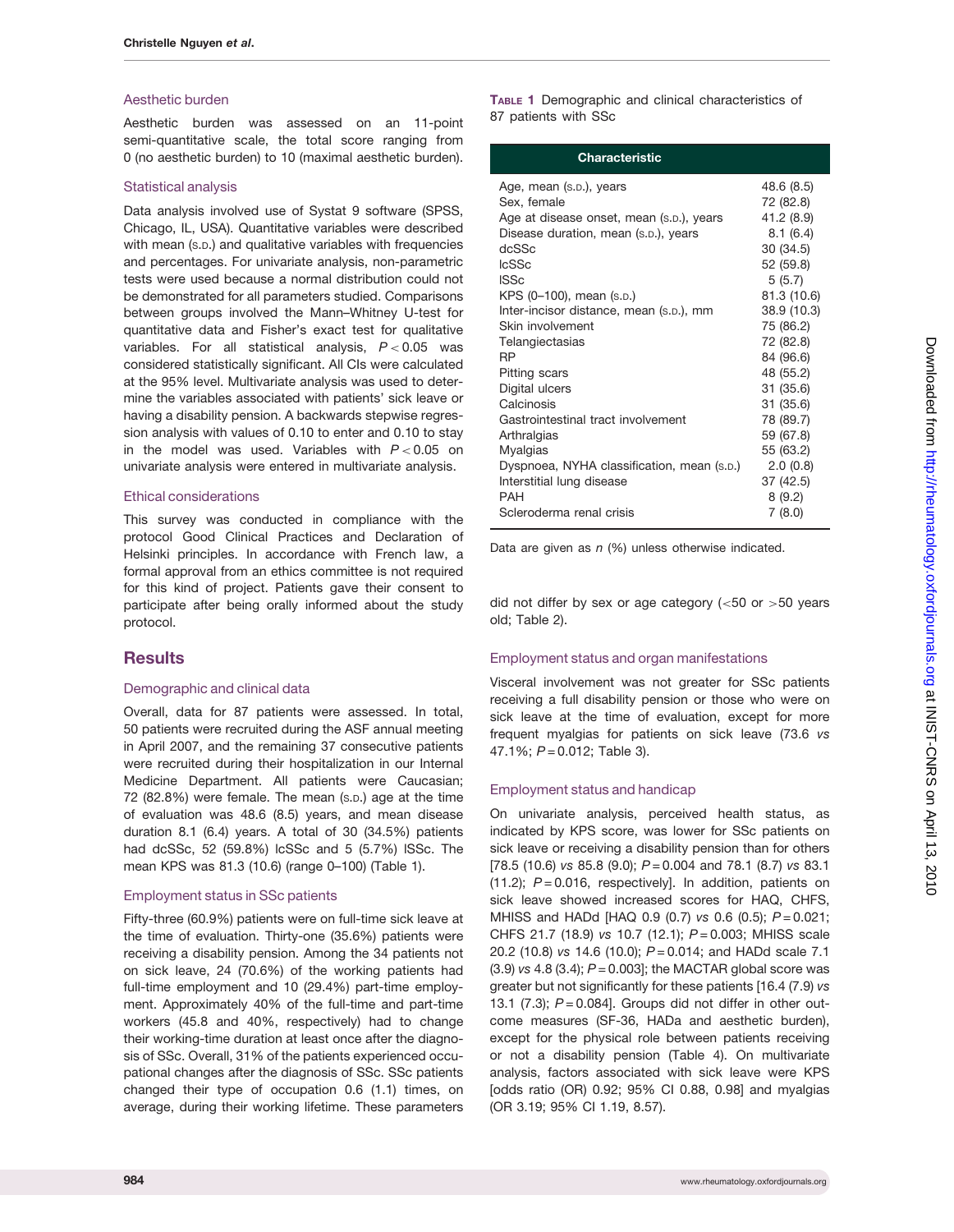#### TABLE 2 Employment status of 87 SSc patients by sex and age

|                                                                             |                                   | <b>Sex</b>                 |                              |                | Age, years           |                       |                |
|-----------------------------------------------------------------------------|-----------------------------------|----------------------------|------------------------------|----------------|----------------------|-----------------------|----------------|
|                                                                             | <b>All patients</b><br>$(n = 87)$ | <b>Males</b><br>$(n = 15)$ | <b>Females</b><br>$(n = 72)$ | P-value*       | $50$<br>$(n = 49)$   | >50<br>$(n=38)$       | P-value*       |
| Disability pension<br>Duration of disability pension,<br>mean (s.p.), years | 31 (35.6)<br>5.5(6.9)             | 5(33.3)<br>5.6(4.6)        | 26(36.1)<br>5.5(7.3)         | 1.000<br>0.516 | 21(42.9)<br>5.0(4.8) | 10(26.3)<br>6.5(10.1) | 0.121<br>0.772 |
| Sick leave                                                                  | 53 (60.9)                         | 9(60.0)                    | 44 (61.1)                    | 1.000          | 15 (30.6)            | 19 (50)               | 0.079          |
| Physical job                                                                | 25 (28.7)                         | 4(26.7)                    | 21(29.2)                     | 1.000          | 10(20.4)             | 15 (39.5)             | 0.060          |
| Full-time employment                                                        | 24 (27.6)                         | 3(20.0)                    | 21(29.2)                     | 0.545          | 10(20.4)             | 14 (36.8)             | 0.098          |
| Changes since the beginning<br>of the disease                               | 11 (12.6)                         | 1(6.7)                     | 10 (13.9)                    | 0.681          | 6(12.2)              | 5(13.2)               | 1.000          |
| Reorientation                                                               | 4(4.6)                            | 0(0.0)                     | 4(5.6)                       | 1.000          | 1(2.0)               | 3(7.9)                | 0.314          |
| Part-time employment                                                        | 10(11.5)                          | 3(20.0)                    | 7(9.7)                       | 0.367          | 5(10.2)              | 5(13.2)               | 0.742          |
| Changes since the beginning of<br>the disease                               | 4(4.6)                            | 1(6.7)                     | 3(4.2)                       | 0.542          | 1(0.2)               | 3(7.9)                | 0.317          |
| Reorientation                                                               | 2(2.3)                            | 1(6.7)                     | 1(1.4)                       | 0.304          | 1(0.2)               | 0(0.0)                | 0.503          |
| Occupational changes                                                        | 27(31.0)                          | 5(33.3)                    | 22(30.6)                     | 1.000          | 14 (28.6)            | 13 (34.2)             | 0.643          |
| Occupational changes, mean (s.p.)                                           | 0.6(1.1)                          | 0.9(1.4)                   | 0.5(1.0)                     | 0.540          | 0.6(1.3)             | 0.5(0.8)              | 0.822          |
| Voluntary work                                                              | 18 (20.7)                         | 1(6.7)                     | 17 (23.6)                    | 0.179          | 9(18.4)              | 9(23.7)               | 0.600          |
| Patients' associations                                                      | 50 (57.5)                         | 11 (73.3)                  | 39 (54.2)                    | 0.252          | 36 (73.5)            | 14 (36.8)             | $0.001**$      |

Values are given as n (%) unless otherwise stated. \*Non-parametric Mann–Whitney U-test for quantitative data and Fisher's exact test for qualitative data;  $P < 0.05$ . \*\*Difference is significant.

| TABLE 3 Demographic and clinical characteristics of 87 SSc patients by disability pension and sick leave status |  |
|-----------------------------------------------------------------------------------------------------------------|--|
|-----------------------------------------------------------------------------------------------------------------|--|

|                                           |                                            | <b>Disability pension</b>              |          | <b>Sick leave status</b>           |                                |           |
|-------------------------------------------|--------------------------------------------|----------------------------------------|----------|------------------------------------|--------------------------------|-----------|
|                                           | <b>Disability</b><br>pension<br>$(n = 31)$ | No disability<br>pension<br>$(n = 56)$ | P-value* | <b>Sick</b><br>leave<br>$(n = 53)$ | No sick<br>leave<br>$(n = 34)$ | P-value*  |
| Age, mean (s.p.), years                   | 48.1 (6.9)                                 | 48.9 (9.3)                             | 0.387    | 47.4 (9.1)                         | 50.1(7.0)                      | 0.089     |
| Sex, female, $n$ (%)                      | 26 (83.9)                                  | 46 (82.1)                              | 1.000    | 44 (83.0)                          | 28 (82.4)                      | 1.000     |
| Age at disease onset, mean (s.p.), years  | 40.9(7.2)                                  | 41.4 (9.8)                             | 0.632    | 39.7(9.2)                          | 43.5 (7.9)                     | 0.085     |
| Disease duration, mean (s.p.), years      | 7.9(5.4)                                   | 8.2(6.9)                               | 0.831    | 8.2(6.2)                           | 7.8(6.6)                       | 0.749     |
| $dcSSc, n(\%)$                            | 9(29.0)                                    | 21(37.5)                               | 0.268    | 21 (39.6)                          | 9(26.5)                        | 0.361     |
| $lcSSc, n(\%)$                            | 21(67.7)                                   | 31(55.4)                               | 0.252    | 29 (54.7)                          | 23 (67.6)                      | 0.486     |
| ISSc, $n$ $(\%)$                          | 1(3.2)                                     | 4(7.1)                                 | 1.000    | 3(5.7)                             | 2(5.9)                         | 0.651     |
| Inter-incisor distance, mean (s.p.), mm   | 36.8(9.2)                                  | 40.2 (10.8)                            | 0.180    | 38.1(10.5)                         | 40.1(9.9)                      | 0.283     |
| Skin involvement, n (%)                   | 26 (83.9)                                  | 49 (87.5)                              | 0.748    | 48 (90.6)                          | 27 (79.4)                      | 0.203     |
| Telangiectasias, n (%)                    | 25(80.6)                                   | 47 (83.9)                              | 0.770    | 44 (83.0)                          | 28 (82.4)                      | 1.000     |
| RP, n (%)                                 | 31 (100)                                   | 53 (94.6)                              | 0.550    | 51 (96.2)                          | 33(97.1)                       | 1.000     |
| Pitting scars, $n$ (%)                    | 13(41.9)                                   | 35(62.5)                               | 0.076    | 29 (54.7)                          | 19 (55.9)                      | 1.000     |
| Digital ulcers, $n$ (%)                   | 11(35.5)                                   | 20(35.7)                               | 1.000    | 20 (37.7)                          | 11(32.4)                       | 0.653     |
| Calcinosis, n (%)                         | 12(38.7)                                   | 19 (33.6)                              | 0.816    | 19 (35.8)                          | 12(35.3)                       | 1.000     |
| Gastrointestinal tract involvement, n (%) | 30 (96.8)                                  | 48 (85.7)                              | 0.149    | 47 (88.7)                          | 31(91.2)                       | 1.000     |
| Arthralgias, n (%)                        | 21(67.7)                                   | 38 (67.9)                              | 1.000    | 35 (66.0)                          | 24 (70.1)                      | 0.815     |
| Myalgia, $n$ (%)                          | 20(64.5)                                   | 35(62.5)                               | 1.000    | 39 (73.6)                          | 16 (47.1)                      | $0.012**$ |
| Dyspnoea, NYHA classification             | 1.9(0.8)                                   | 2.1(0.8)                               | 0.240    | 2.1(0.7)                           | 1.8(0.8)                       | 0.084     |
| Interstitial lung disease, n (%)          | 12 (38.7)                                  | 25 (44.6)                              | 0.652    | 27 (50.9)                          | 10(29.4)                       | 0.075     |
| PAH, $n$ $(\%)$                           | 2(6.5)                                     | 6(10.7)                                | 0.705    | 5(9.4)                             | 3(8.8)                         | 1.000     |
| Scleroderma renal crisis, n (%)           | 4(12.9)                                    | 3(5.4)                                 | 0.241    | 4(7.5)                             | 3(8.8)                         | 1.000     |

\*Non-parametric Mann–Whitney U-test for quantitative data and Fisher's exact test for qualitative data;  $P < 0.05$ . \*\*Difference is significant.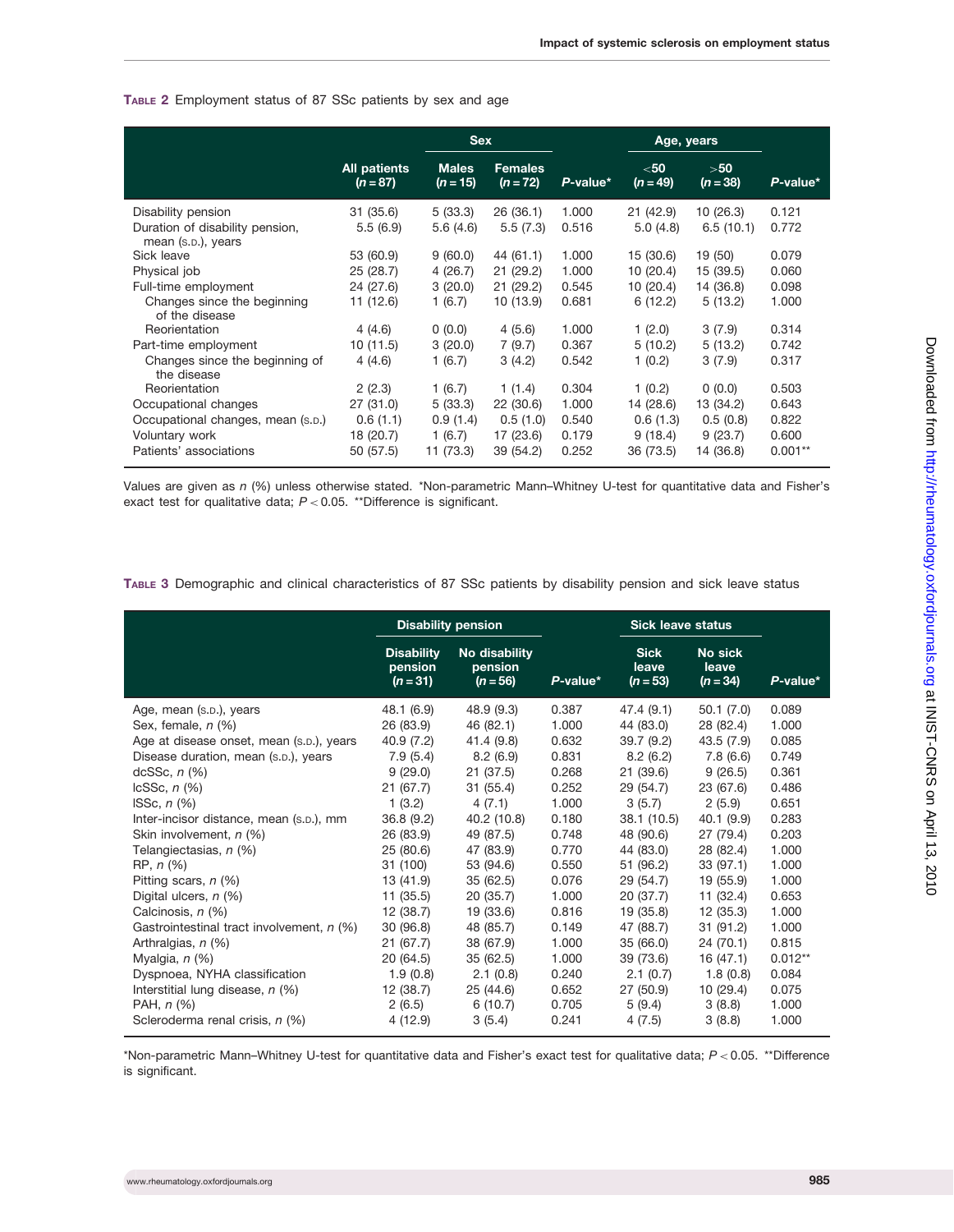|                                   |                            |                                            | <b>Disability pension</b>              |             | <b>Sick leave status</b>           |                                |           |
|-----------------------------------|----------------------------|--------------------------------------------|----------------------------------------|-------------|------------------------------------|--------------------------------|-----------|
| <b>Outcome measures,</b><br>range | All patients<br>$(n = 87)$ | <b>Disability</b><br>pension<br>$(n = 31)$ | No disability<br>pension<br>$(n = 56)$ | $P$ -value* | <b>Sick</b><br>leave<br>$(n = 53)$ | No sick<br>leave<br>$(n = 34)$ | P-value*  |
| KPS (0-100)                       | 81.3 (10.6)                | 78.1 (8.7)                                 | 83.1 (11.2)                            | $0.016**$   | 78.5 (10.6)                        | 85.8(9.0)                      | $0.004**$ |
| SF-36 (0-100)                     |                            |                                            |                                        |             |                                    |                                |           |
| Physical functioning              | 57.2 (26.6)                | 59.4 (21.9)                                | 55.8 (29.3)                            | 0.742       | 57.0 (29.0)                        | 57.6(23.1)                     | 0.992     |
| Physical role                     | 35.9(39.4)                 | 50.0 (40.4)                                | 27.1 (36.0)                            | $0.012*$    | 39.9 (40.0)                        | 29.8 (38.4)                    | 0.238     |
| Bodily pain                       | 43.1 (22.3)                | 45.6 (47.5)                                | 44.8 (41.4)                            | 0.991       | 46.5 (42.0)                        | 43.0 (46.5)                    | 0.674     |
| General health perception         | 39.6 (18.2)                | 61.3(22.8)                                 | 58.1 (20.7)                            | 0.762       | 59.0(21.1)                         | 59.7 (22.3)                    | 0.751     |
| Vitality                          | 39.2 (17.4)                | 42.5(23.1)                                 | 43.5(22.1)                             | 0.967       | 45.9 (23.6)                        | 38.9 (19.8)                    | 0.097     |
| Social functioning                | 59.3 (21.5)                | 57.1 (17.8)                                | 53.9(17.1)                             | 0.398       | 57.1 (16.8)                        | 52.1(18.0)                     | 0.247     |
| Emotional role                    | 45.1 (43.6)                | 37.7(19.1)                                 | 40.1 (16.5)                            | 0.532       | 41.0 (19.1)                        | 36.5(14.4)                     | 0.291     |
| Mental health                     | 55.1 (17.3)                | 38.1 (20.3)                                | 40.6 (17.0)                            | 0.410       | 38.8 (18.6)                        | 40.9 (17.9)                    | 0.605     |
| <b>PCS</b>                        | 38.4 (12.6)                | 39.8 (13.5)                                | 37.4(12.1)                             | 0.385       | 38.9 (12.8)                        | 37.6 (12.6)                    | 0.517     |
| <b>MCS</b>                        | 41.9 (11.8)                | 43.4 (13.8)                                | 41.0 (10.3)                            | 0.569       | 42.8 (11.6)                        | 40.6(12.1)                     | 0.385     |
| $HAQ(0-3)$                        | 0.8(0.7)                   | 0.9(0.7)                                   | 0.9(0.6)                               | 0.922       | 0.9(0.7)                           | 0.6(0.5)                       | $0.021**$ |
| <b>MACTAR (0-30)</b>              | 15.1(7.8)                  | 15.0(8.0)                                  | 15.2(7.7)                              | 0.828       | 16.4 (7.9)                         | 13.1(7.3)                      | 0.084     |
| CHFS (0-90)                       | 17.4 (17.3)                | 19.1 (17.7)                                | 16.4 (17.2)                            | 0.463       | 21.7(18.9)                         | 10.7(12.1)                     | $0.003**$ |
| MHISS (0-48)                      | 18.0 (10.8)                | 19.3 (10.6)                                | 17.3 (10.9)                            | 0.359       | 20.2(10.8)                         | 14.6 (10.0)                    | $0.014**$ |
| HADa (0-21)                       | 9.7(4.3)                   | 9.6(4.6)                                   | 9.7(4.1)                               | 0.742       | 10.0(4.5)                          | 9.1(3.9)                       | 0.392     |
| HADd (0-21)                       | 6.2(3.9)                   | 6.6(4.7)                                   | 6.0(3.4)                               | 0.813       | 7.1(3.9)                           | 4.8(3.4)                       | $0.003**$ |
| Aesthetic burden (0-10)           | 4.4(2.6)                   | 4.0(2.5)                                   | 4.6(2.7)                               | 0.274       | 4.6(2.4)                           | 3.9(2.9)                       | 0.214     |

#### TABLE 4 Outcome measurement scores of 87 SSc patients by disability pension and sick leave status

Values are given as mean (S.D.). \*Non-parametric Mann–Whitney U-test for quantitative data and Fisher's exact test for qualitative data;  $P < 0.05$ . \*\*Difference is significant.

#### Socio-economic burden

Patients receiving a disability pension more often experienced occupational changes during their career [0.9 (1.3) vs 0.4 (0.9);  $P = 0.014$ ], decreased income (71 vs 23.2%;  $P < 0.001$ ), lack of advancement (71 vs 28.6%;  $P < 0.001$ ) and feelings of discrimination (22.6 vs  $5.4\%$ ;  $P = 0.030$ ); these parameters did not differ when considering sick-leave status or physical requirement for the job (Table 5). On multivariate analysis, the only factor associated with receiving a disability pension was decreased income (OR 8.19; 95% CI 2.67, 25.12).

#### **Discussion**

In this study, 60.9% of the SSc patients, whatever the disease form, were on full-time sick leave, 35.6% were receiving a disability pension and 31% experienced occupational changes after the diagnosis of SSc. Myalgia was the only disease organ manifestation more frequently encountered in patients on sick leave than others. Factors associated with employment status were general health status; global, hand and mouth handicaps; and depression. Finally, regarding socio-economic burden, disabled patients more frequently reported decreased income, lack of advancement and feelings of discrimination.

Previous studies assessing employment status and socio-economic burden in SSc and factors influencing them have suggested a high frequency of working disability in SSc, which may be greater than in other auto-immune diseases such as RA [16]. In addition, in lcSSc, fitness to work was associated with capacity to perform ADL, satisfaction with occupation, well-being and health [15].

Consistent with previous findings, we observed a high proportion of SSc patients currently on sick leave or officially disabled. In a Swedish study of 44 women of working age with lcSSc [median age 52 (range 24–60) years], 34% were on partial sick leave and 18% were temporarily on full-time sick leave or were receiving a full disability pension [15]. In Southwestern Ontario, Canada, in a cohort of 61 patients with SSc (dcSSc and lcSSc), the proportion of patients with self-reported work disability was 56% [16], which was higher than in the study by Moser et al. [27] (36%) in a cohort of 94 patients with comparable demographic characteristics, except for mean disease duration (11 vs 8 years, respectively). Our population of patients was of working age but was younger than those in the three previous studies. Moreover, we included both male and female patients, as well as patients with one of the three types of SSc. Thus, in our study, 30 (34.5%) patients had dcSSc and 5 (5.7%) had lSSc, whereas in the Swedish study, none had dcSSc or lSSc [15], and in the Canadian study, none had lSSc [16]. In addition, the definition of work ability varies among studies and has been mainly self-reported [16, 27]. Moreover, two of the three studies on this topic did not investigate disability pensions or sick leave status [16, 27].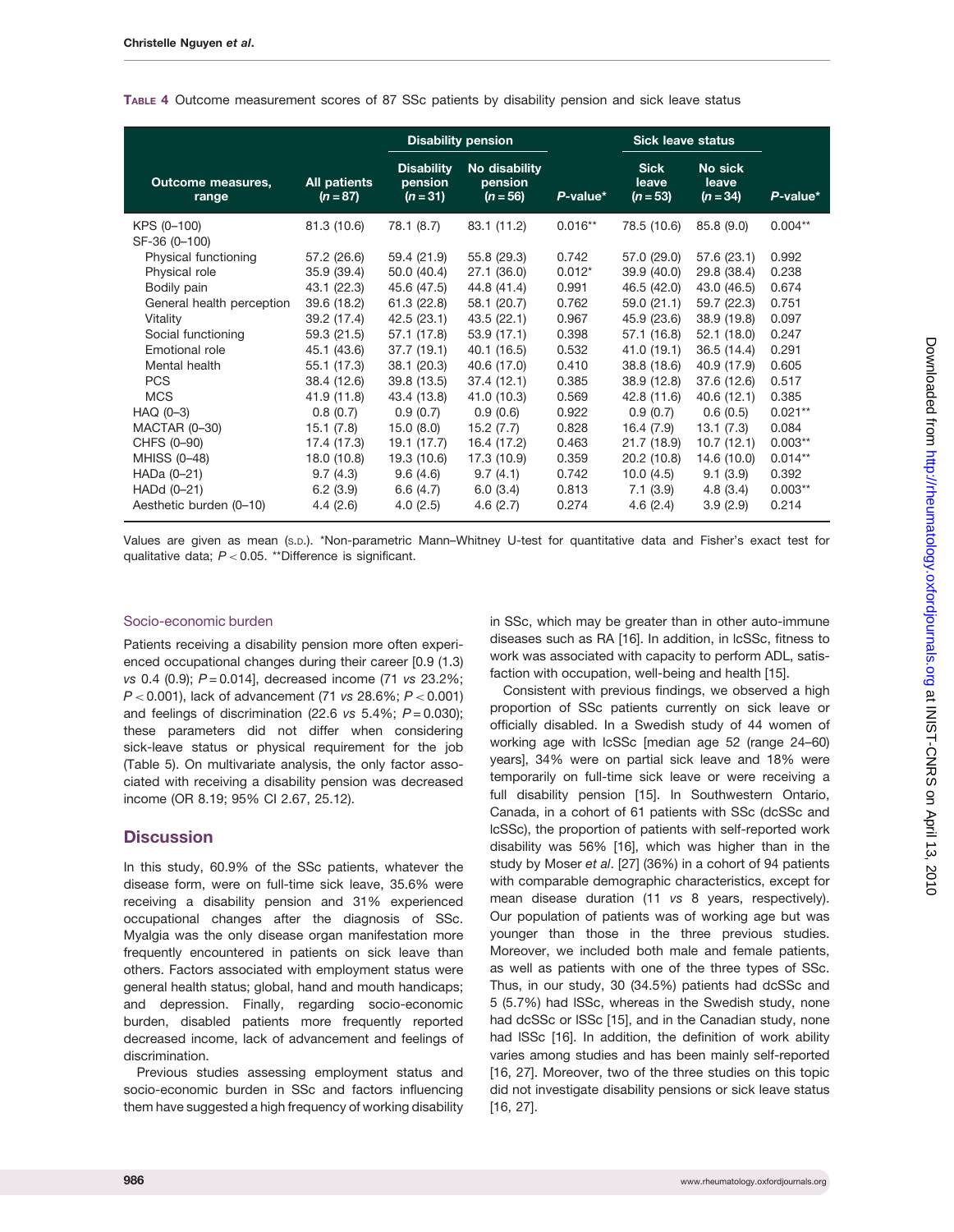|                                                                                                                                                |                            | Disability pension                |                                        |                | Sick leave status           |                                |              | Job requirement                      |                                           |                                                                                                                                      |
|------------------------------------------------------------------------------------------------------------------------------------------------|----------------------------|-----------------------------------|----------------------------------------|----------------|-----------------------------|--------------------------------|--------------|--------------------------------------|-------------------------------------------|--------------------------------------------------------------------------------------------------------------------------------------|
|                                                                                                                                                | All patients<br>$(n = 87)$ | Disability<br>noisnac<br>$(n=31)$ | No disability<br>pension<br>$(n = 56)$ | P-value*       | $(n = 53)$<br>Sick<br>leave | $(n = 34)$<br>No sick<br>leave | P-value**    | equirement<br>Physical<br>$(n = 25)$ | Non-physical<br>requirement<br>$(n = 62)$ | P-value*                                                                                                                             |
| Occupational changes, mean (s.p.)                                                                                                              | 0.6(1.1)                   | .9(1.3)                           | 0.4(0.9)                               |                | 0.5(0.9)                    | 0.7(1.3)                       | 0.440        | 0.6(0.9)                             | 0.6(1.1)                                  |                                                                                                                                      |
| Decreased income, n (%)                                                                                                                        | 35 (40.2)                  | 22 (71.0)                         | 13(23.2)                               | 0.014<br>0.000 |                             |                                | <b>J.507</b> |                                      |                                           | $\frac{3}{6}$<br>$\frac{3}{6}$<br>$\frac{3}{6}$<br>$\frac{3}{6}$<br>$\frac{3}{6}$<br>$\frac{3}{6}$<br>$\frac{3}{6}$<br>$\frac{3}{6}$ |
| ack of advancement, n (%)                                                                                                                      | 38 (43.7)                  | (71.0)<br>2<br>2                  | 16(28.6)                               | 0.000          | 23 (43.4)<br>24 (45.3)      | 12 (35.3)<br>14 (41.2)         | 0.825        | 14 (56.0)<br>11 (44.0)               | 21 (33.9)<br>27 (43.5)<br>7 (11.3)        |                                                                                                                                      |
| Feelings of discrimination, n (%)                                                                                                              | 10(11.5)                   | (22.6)                            | 3(5.4)                                 | 0.030          | 7(13.2)                     | 3(8.8)                         | 0.734        | 3(12.0)                              |                                           |                                                                                                                                      |
| "Difference is significant. ""Non-parametric Mann-Whitney U-test for quantitative data and Fisher's exact test for qualitative data; P < 0.05. |                            |                                   |                                        |                |                             |                                |              |                                      |                                           |                                                                                                                                      |

SSc patients, by disability pension, sick-leave status and job requirement TABLE 5 Socio-economic burden of 87 SSc patients, by disability pension, sick-leave status and job requirement 87 Socio-economic burden of ဖ TABLE

We observed a high rate of secondary occupational change (31%) after the diagnosis of SSc. When examining specific health conditions associated with job changes, arthritis is among the health conditions most strongly related to both changing jobs and retiring over an 8-year period [28]. For example, in patients awaiting hip or knee surgery, 30% leave their original job mainly or partly because of their joint disorder. Such job loss is more common for those employed in small businesses and those whose work involves standing for >2 h/day [29]. Job-related health insurance is one of the main factors influencing employment transitions [30].

Remarkably, we found no significant association of sick leave and clinical manifestations, except for myalgias. This finding is consistent with those from Sandqvist et al. [15], who did not find evidence of any significant linear relation between working status and organ manifestations, except for skin score. In a systematic literature review assessing predictive factors of work disability in RA, biomedical variables did not consistently predict work disability [31]. These observations suggest that employment status and socio-economic burden in SSc could be related more to perceived health status and disability than to specific organ involvement.

General health status assessed by KPS score was significantly decreased for SSc patients on sick leave or receiving a disability pension. Originally developed for cancer patients, because it strongly predicts cancer outcome [32, 33], the KPS score is also used in assessing acute or chronic conditions [34–37]. As for cancer, our data support the use of the KPS score to predict outcome in SSc, because in addition to providing clinical estimates of a patient's physical state, performance and prognosis, it is also associated with the patient's social status.

Global disability, assessed by the HAQ, and location-specific hand and mouth handicaps, assessed by the CHFS and MHISS, was higher in SSc patients on sick leave than for others. This finding is fairly consistent with previous findings. In the Canadian study, HAQ-DI score was the most important independent factor associated with working disability in SSc [16]. The importance of hand function in fitness for work in SSc was previously suggested in the Swedish study, because greater fitness to work was associated with better grip force and dexterity [15]. For the first time, we provide evidence that mouth disability could also influence employment status in SSc. Because the mouth and face are frequently involved in SSc, with patients often complaining of aesthetic concerns, reduced mouth opening, altered dentition, speaking difficulties, sicca syndrome, and mouth disability may impair fitness to work. The effect of mouth disability on fitness for specific jobs, especially those requiring public contact or talking, should be further assessed.

We found increased depression scores, significantly associated with sick-leave status, in SSc patients. In a recent study of 100 SSc patients, the prevalence of current and lifetime mood disorders was 35 and 64%, respectively [38]. This prevalence is higher in SSc than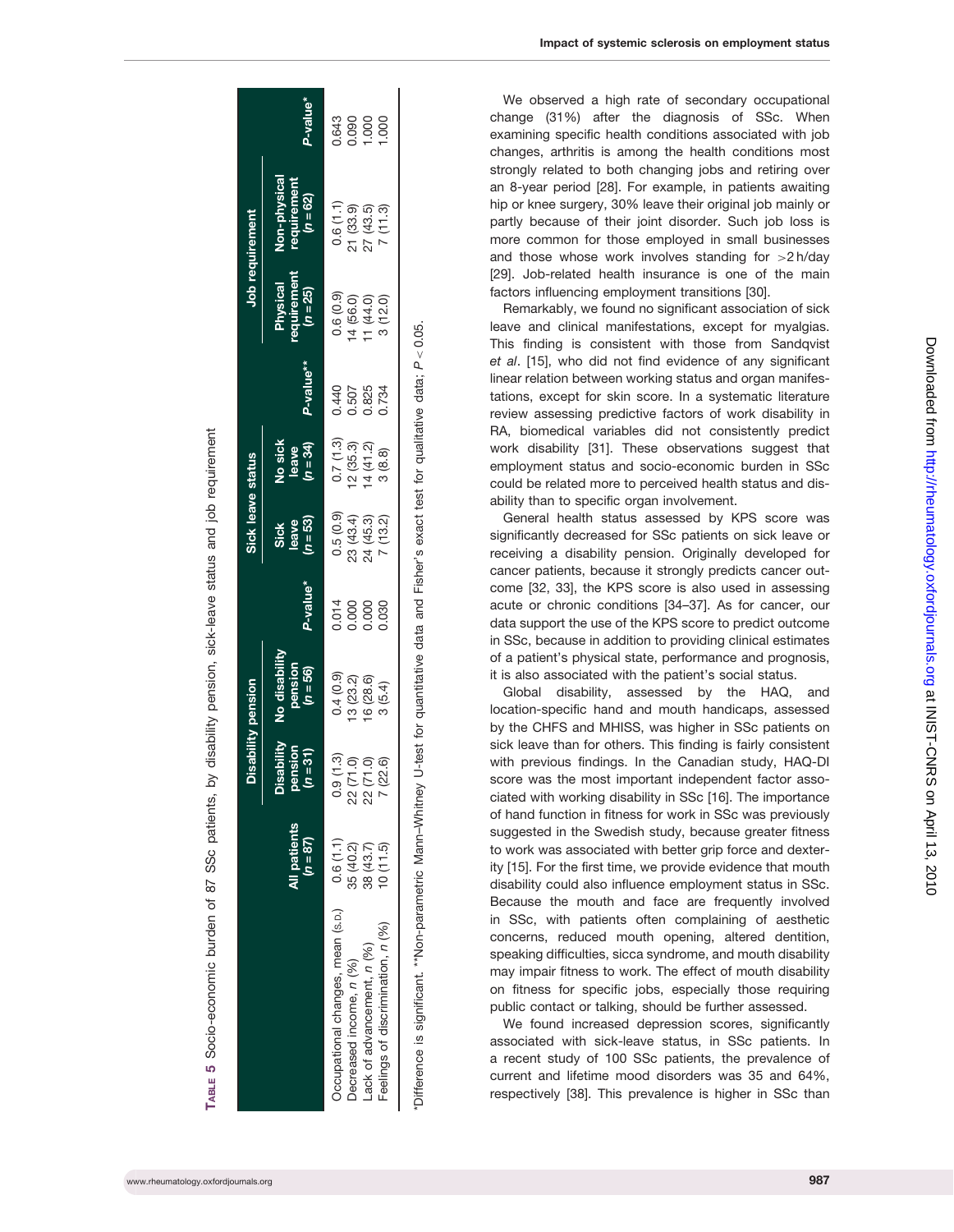in RA patients [39] or in an elderly population without cognitive impairment [40].

Finally, SSc patients receiving a disability pension more frequently reported decreased income, lack of advancement and feelings of discrimination than did SSc patients who did not receive a disability pension. Experiences of stigmatization have been reported for other chronic health conditions such as AIDS, leprosy, tuberculosis, mental illness, epilepsy, psoriasis, cancer and obesity [41–45]. A conceptual framework commonly describes stigma as consisting of difficulties of knowledge (ignorance or misinformation), attitudes (prejudice) and behaviour (discrimination) [46]. For psoriatic patients, the feeling of being stigmatized has been shown to be associated with clinical severity of the disease and socio-demographic variables [47]. For SSc patients, disability status seems to be associated with experiencing stigmatization.

There are some limitations to our work. Our sample size was small, and information regarding employment status and socio-economic burden were derived from self-reports, which does not allow for addressing the complexity of employment or capturing details about the working environment. Also, our study was not designed to differentiate the impact of SSc on paid and unpaid work. Differentiating between paid and unpaid work could be critical for SSc patients because the disease is mostly present in women, who are more likely than men to have unpaid jobs or both paid and unpaid jobs. Education level could have been explored, because many patients may not get the education needed to move from one job to another, and flexibility may be important to remain employed. Finally, we did not address disease-related job loss in this study.

In conclusion, our study demonstrates that patients with SSc commonly have to change jobs and take full-time sick leave. Despite the availability of disability pensions, the socio-economic burden is considerable. Therefore, further development of pharmacological and nonpharmacological interventions in SSc should take into account their impact on disability and employment status. Studies comparing patients living in different countries with diverse health-care systems and workplace benefits would also be of interest.

#### Rheumatology key messages

- . SSc patients commonly have to take full-time sick leave from work.
- . Global and location-specific disability is associated with sick leave.
- . Moreover, SSc patients who receive a disability pension experience stigmatization.

#### Acknowledgements

We thank the patients from the ASF for their participation in the study. We also thank members of the ASF for their logistical help. Luc Mouthon, Alice Bérezné and Loïc Guillevin are members of the Groupe Français de Recherche sur la Sclérodermie.

Disclosure statement: The authors have declared no conflicts of interest.

#### **References**

- 1 Tamby MC, Chanseaud Y, Guillevin L, Mouthon L. New insights into the pathogenesis of systemic sclerosis. Autoimmun Rev 2003;2:152–7.
- 2 Casale R, Buonocore M, Matucci-Cerinic M. Systemic sclerosis (scleroderma): an integrated challenge in rehabilitation. Arch Phys Med Rehabil 1997;78:767–73.
- 3 Poole JL, Steen VD. The use of the health assessment questionnaire (HAQ) to determine physical disability in systemic sclerosis. Arthritis Care Res 1991;4:27–31.
- 4 Angelopoulos NV, Drosos AA, Moutsopoulos HM. Psychiatric symptoms associated with scleroderma. Psychother Psychosom 2001;70:145–50.
- 5 Benrud-Larson LM, Haythornthwaite JA, Heinberg LJ et al. The impact of pain and symptoms of depression in scleroderma. Pain 2002;95:267–75.
- 6 Haythornthwaite JA, Heinberg LJ, McGuire L. Psychologic factors in scleroderma. Rheum Dis Clin North Am 2003;29: 427–39.
- 7 Hyphantis TN, Tsifetaki N, Pappa C et al. Clinical features and personality traits associated with psychological distress in systemic sclerosis patients. J Psychosom Res 2007;62:47–56.
- 8 Legendre C, Allanore Y, Ferrand I, Kahan A. Evaluation of depression and anxiety in patients with systemic sclerosis. Joint Bone Spine 2005;72:408–11.
- 9 Matsuura E, Ohta A, Kanegae F et al. Frequency and analysis of factors closely associated with the development of depressive symptoms in patients with scleroderma. J Rheumatol 2003;30:1782–7.
- 10 Roca RP, Wigley FM, White B. Depressive symptoms associated with scleroderma. Arthritis Rheum 1996;39: 1035–40.
- 11 Straszecka J, Kucharz EJ, Jonderko G et al. Depression and anxiety in patients with systemic sclerosis. Clin Rheumatol 1996;15:621.
- 12 Thombs BD, Hudson M, Taillefer SS, Baron M. Prevalence and clinical correlates of symptoms of depression in patients with systemic sclerosis. Arthritis Rheum 2008;59: 504–9.
- 13 Wilcock AA, Van Der Arend H, Darling K et al. An exploratory study of people's perceptions and experiences of well-being. Br J Occup Ther 1998;61: 75–82.
- 14 Puolakka K, Kautiainen H, Mottonen T et al. Predictors of productivity loss in early rheumatoid arthritis: a 5 year follow up study. Ann Rheum Dis 2005;64:130–3.
- 15 Sandqvist G, Scheja A, Eklund M. Working ability in relation to disease severity, everyday occupations and well-being in women with limited systemic sclerosis. Rheumatology 2008;47:1708–11.
- 16 Ouimet JM, Pope JE, Gutmanis I, Koval J. Work disability in scleroderma is greater than in rheumatoid arthritis and is predicted by high HAQ scores. Open Rheumatol J 2008; 2:44–52.
- 17 Subcommittee for scleroderma criteria of the American Rheumatism Association Diagnostic and Therapeutic Criteria Committee. Preliminary criteria for the